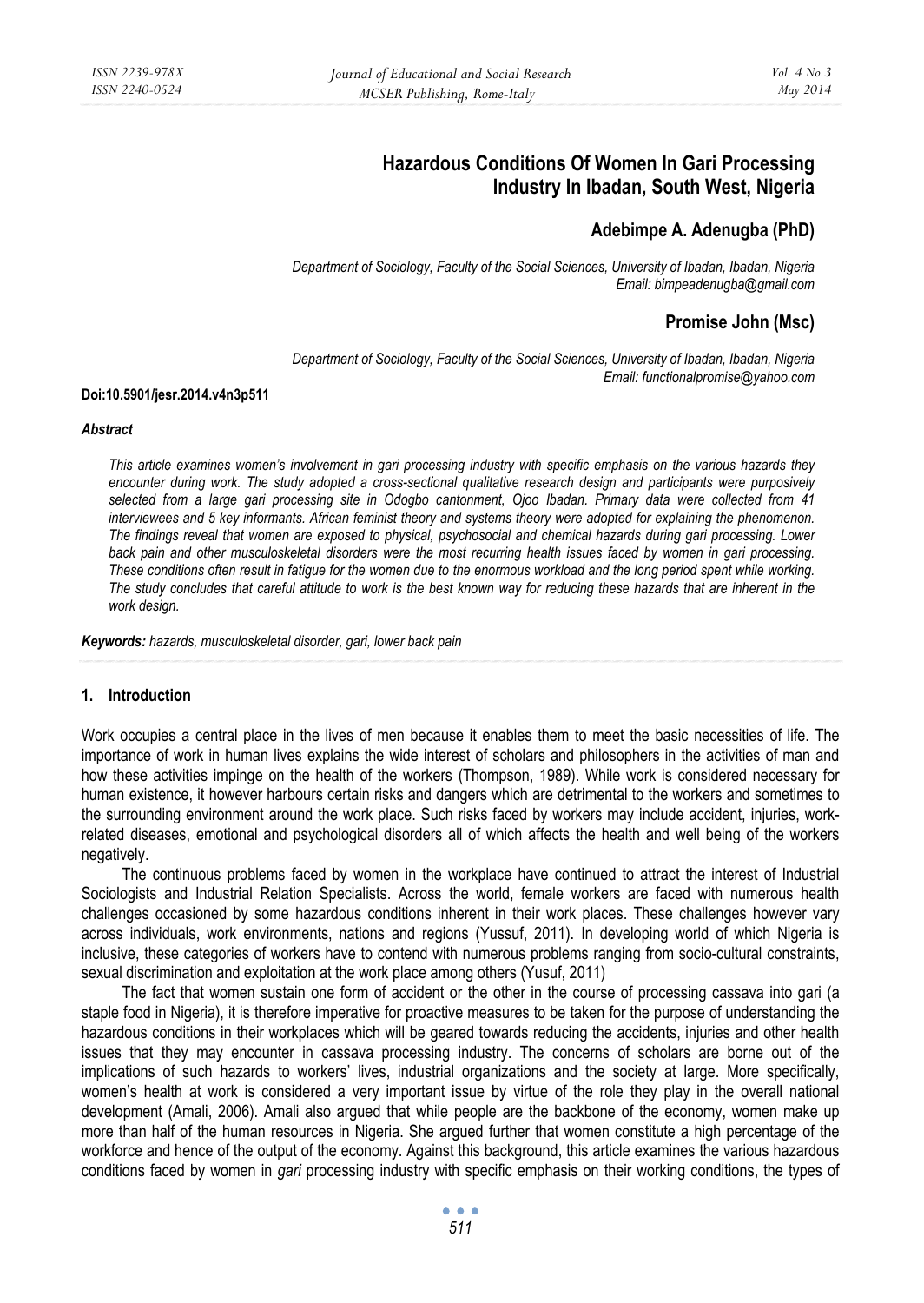hazards they encounter and their implications and the effectiveness of the various measures adopted for reducing these hazards to the barest minimum. These occupational hazards were investigated at the peeling, washing/grating and frying stages of *gari* processing.

### **2. Literature Review**

Over the years, the focus of gender issues in Occupational Safety and Health (OSH) has shifted from the protection of women based on assumed physical differences between women and men, to the promotion of equality of rights, opportunities and treatment for all workers. Making the workplaces safe for each individual worker is the goal, regardless of sex. Legislation oriented towards the protection of women as care-givers - which assumed that this was women's primary function - could potentially have discriminatory effects on women's job opportunities. Presently the focus is on removing risks from workplaces rather than excluding women from hazardous occupations. This new orientation has led to the revision or replacement of a number of OSH-related standards, for example those related to night work (International Labour Organization, 2007).

While the promotion of OSH has improved over the past decades, the level of workplace fatalities, injuries and illnesses still remains unacceptably high and takes an enormous toll on men, women and their families. Economies lose out as well; the cost of accidents and ill health amounts to an estimated 4 per cent of the world's GDP (International Labour Organization, 2008). In the current global financial and economic crisis, this situation may even worsen. There are growing concerns that the global economic meltdown will have negative effects on specific sectors, possibly endangering the safety and health of millions of workers. The potential for compromises in safety and health due to economic factors may lead to an increase in the number of workplace accidents and diseases (ILO, 2008).

In agriculture the share of women is globally 35.4 per cent of the workforce; in Sub-Saharan Africa and South Asia the agricultural sector makes up more than 60 per cent of all female employment (ILO, 2009). Women in agriculture, whether in subsistence farming, self-employed, working as unpaid family members or as wage earners have a high incidence of injuries and diseases. The situation is particularly evident for women in developing countries where education and training on safety systems (including the use of personal protective equipment) and risk assessment are inadequate to prevent injury and illness. Some women are concentrated as unskilled workers in greenhouses where they risk greater exposure to pesticides and other hazardous chemicals. For pregnant women, such exposure can carry longterm health implications on themselves and their unborn babies (This situation is compounded with an insufficient access to health services in rural areas, so accidents may lead to permanent conditions.

Over the years, it is believed that some crops are designated as "women crops" for planting and processing. These include vegetables, groundnuts and cassava while yam and tree crops such as cocoa and palm produce are said to be men's (Ajayi, 1995). Adegeye, Omonoma and Awoyemi (1999) also asserted that women are active in the cassava industry and that they are more predominant in the processing and marketing than men folk who dominate in the production of cassava roots. They further stated that women activities in root production have increased due to men's off farm employment or part-time work off the farm which has given rise to women's involvement in weeding, harvesting, transportation, storage, processing and marketing. The process of agricultural production and the output it generates can contribute to both good and poor health among the producers as well as the entire society. Being an agricultural producer is a determinant of health relative to income and labour (Corinna and Ruel, 2006). Labour equally predisposes producers to a range of occupational hazards including accidents, strains, diseases and poisoning (Corinna and Ruel, 2006).

The condition under which *gari* is produced can bear significant determinants on occupational hazards. These conditions could manifest in the forms of unsafe environment and unsafe acts/behaviour on the part of the workers. Studies have demonstrated that the traditional methods of cassava processing are still in use for the production of *gari.*  These methods have been associated with various forms of occupational hazards that bear significant impact on the health of the workers. It was also reported that safety of the operator was not borne in mind in the design and construction of the machines and this sometimes result in accident and create some forms of difficulty in the adoption process (Davies, Olatunji and Burubai, 2008).

Despite some impressive technological achievements through development of new machinery and equipment, cassava processing still continue to present daunting challenges because the production level of these processors are either cottage or small-scale. This level is characterized by low level of technology use and poor management leading to low productivity (Sereme and Nzamugo, 2010). Notwithstanding the various improvements so far recorded in terms of technology, processing cassava into *gari* is still carried out using traditional methods in the study site used for this study.

Cassava is the third most important food crop in the tropical world, following rice and maize (Ferrar, 1992).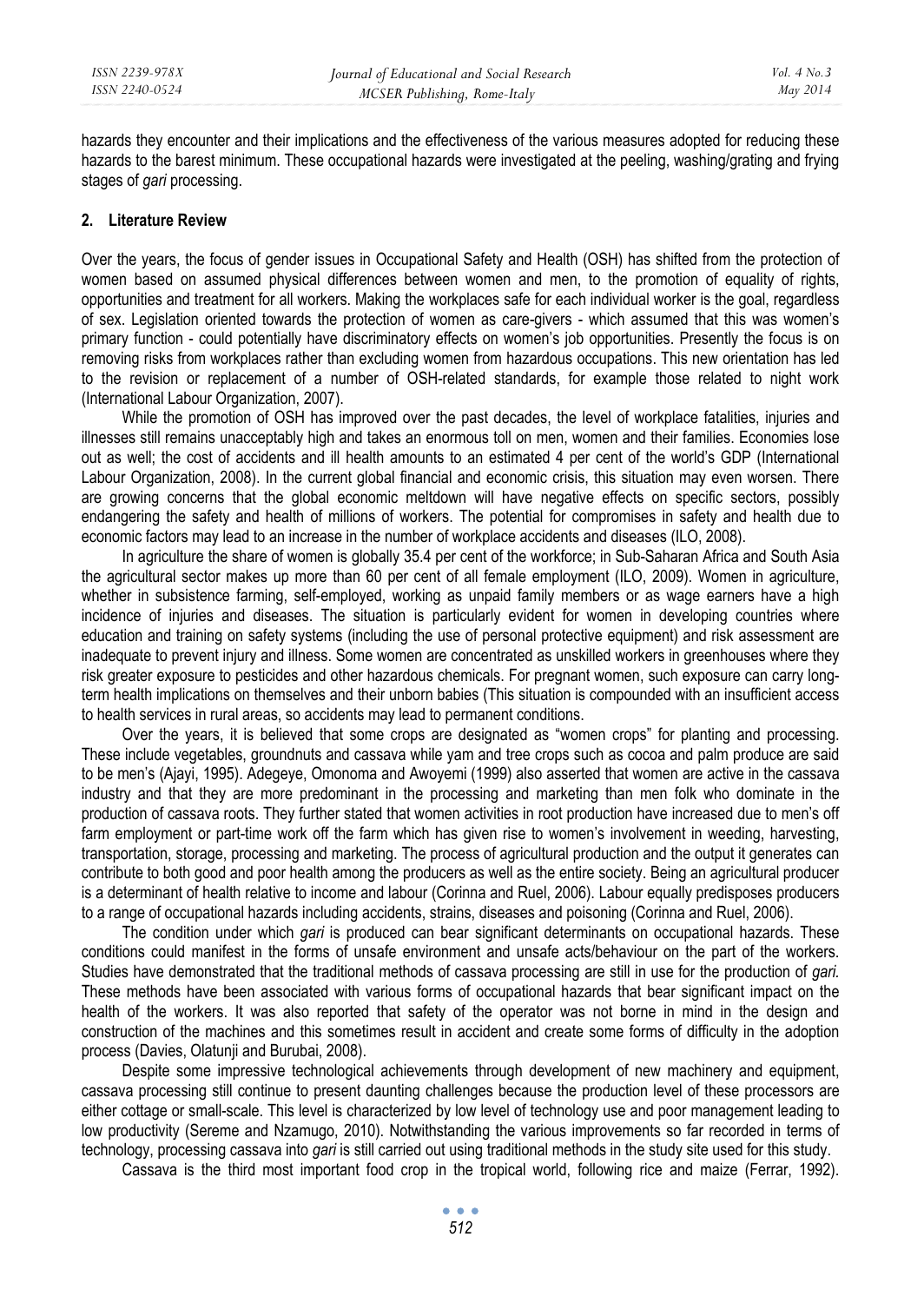Although it is low in protein, production is increasing because it grows well in poor soils and tolerates drought. But it has a major disadvantage in that its preparation as a food liberates hydrogen cyanide, a deadly poison. Careful preparation is therefore needed to initiate the various chemical interactions needed to eliminate this poison. Cassava is largely grown and processed by women. As the major food crop throughout tropical Africa, cassava is also widely grown in many Pacific countries. It is produced commercially in many countries, since it is easy to grow and reliable. In Nigeria, cassava is a major food staple and the production of processed cassava` known as *gari* is carried out on a large scale. Like all traditional cassava processing, *gari* production is labour-intensive. It is usually undertaken by a small group of people on behalf of a larger community, either at village level, or in large *gari* kitchens in towns, with many people working together in one unit. This tedious and potentially dangerous work is carried out mainly by women (Ferrar, 1992).

A typical *gari* preparation area consists of a large, open-sided shed, often poorly ventilated. Many women work in these sheds, often with children around them. Hydrogen cyanide is generated at various stages of preparation, particularly when the fermented *gari* is fried in open pans. Given the ubiquity of cassava as a staple food, and women's responsibility for its processing on a domestic and commercial basis, the implications for women's health are important. Aside from the effects of eating toxic cassava, women are exposed to the air pollution connected with its processing (Ferrar, 1992). In the report presented by Ferrar, women and children constitute the most vulnerable groups who actively take part in the production of *gari.* 

Involvement of women were noticeable in the following cassava processing operations such as peeling, sifting, frying and drying while men predominantly undertake grating, pressing and milling operations which had been mechanized (Davies, Olatunji and Burubai, 2008). While some operations can be relatively safer and the probability of hazards being highly depended on careless attitude on the part of the workers, other activities can be relatively more hazardous therefore increasing the probability of health risk resulting from their use. It is also possible for a less hazardous task to become hazardous due to the careless attitude of the workers towards work, and also, a much more hazardous work can become less hazardous if careful safety tips are followed to the letter. The traditional methods that are still largely in use in *gari* processing site expose woman to more activities in the *gari* processing sites, as a result increasing the tendencies of their exposure to occupational hazards. These hazards in the work place according to Occupational Safety and Health (2005) can be physical, biological, chemical, ergonomic or psychosocial.

## **3. Theoretical Framework**

Systems theory of accident causation and African Feminist Theory were adopted as theoretical bases for explaining occupational hazards and women's involvement in this risky industry respectively. A system consists of a group of regularly interacting and interrelated components that together form a unified whole. This definition serves as the basis for the systems theory of accident causation. Women (host), machine and the environment form interacting and interrelated components during cassava processing. These interacting components: person/machine/environment have significant bearing that an accident will occur during the processing of cassava.

The processing of cassava involves series of interaction of man and various tools in a particular environment which may contain some hazardous conditions. Also, in the process of interacting with the machines and other factors involved in producing *gari*, workers are inevitably caught up in a web of activities that can predispose them to certain hazards in the industry which are capable of affecting their health and conditions negatively.

African Feminism involves a critical examination of women in Africa based on the social and historical realities of their lives. Steady (1981) formulated a feminist theory for African women. She examines the socio-economic and class factors which contribute to African women's oppression (economic exploitation and marginalization) and her response to this oppression (self reliance). Feminism examines the position of women in society and tries to further their interests. In general terms, feminism asserts that sex is a fundamental and irreducible axis of social organization that has subordinated women to men. This structural subordination of women has been described by feminists as patriarchy with its derivative meanings of the male-headed family, mastery and superiority (Barker, 2004).

Igenozah (2004) has also observed that the concern with the gender question is primarily on the secondary standing of women in society. Feminists see the secondary standing of women in the scheme of things as a form of victimization, especially the subordinate role women are made to play in relation to men. According to Heldke and O'Connor (2004), the emphasis of the feminist theory is on oppression, discrimination, injustice and exploitation. They stated that if oppression systematically and unfairly marginalizes some members of a society, then it must also grant other members of that society an unfair advantage. Culture is the place where inequality is reproduced, but it is within culture that gender is formed (Baldwin, Longhurst, McCracken, Ogborn and Smith, 2004).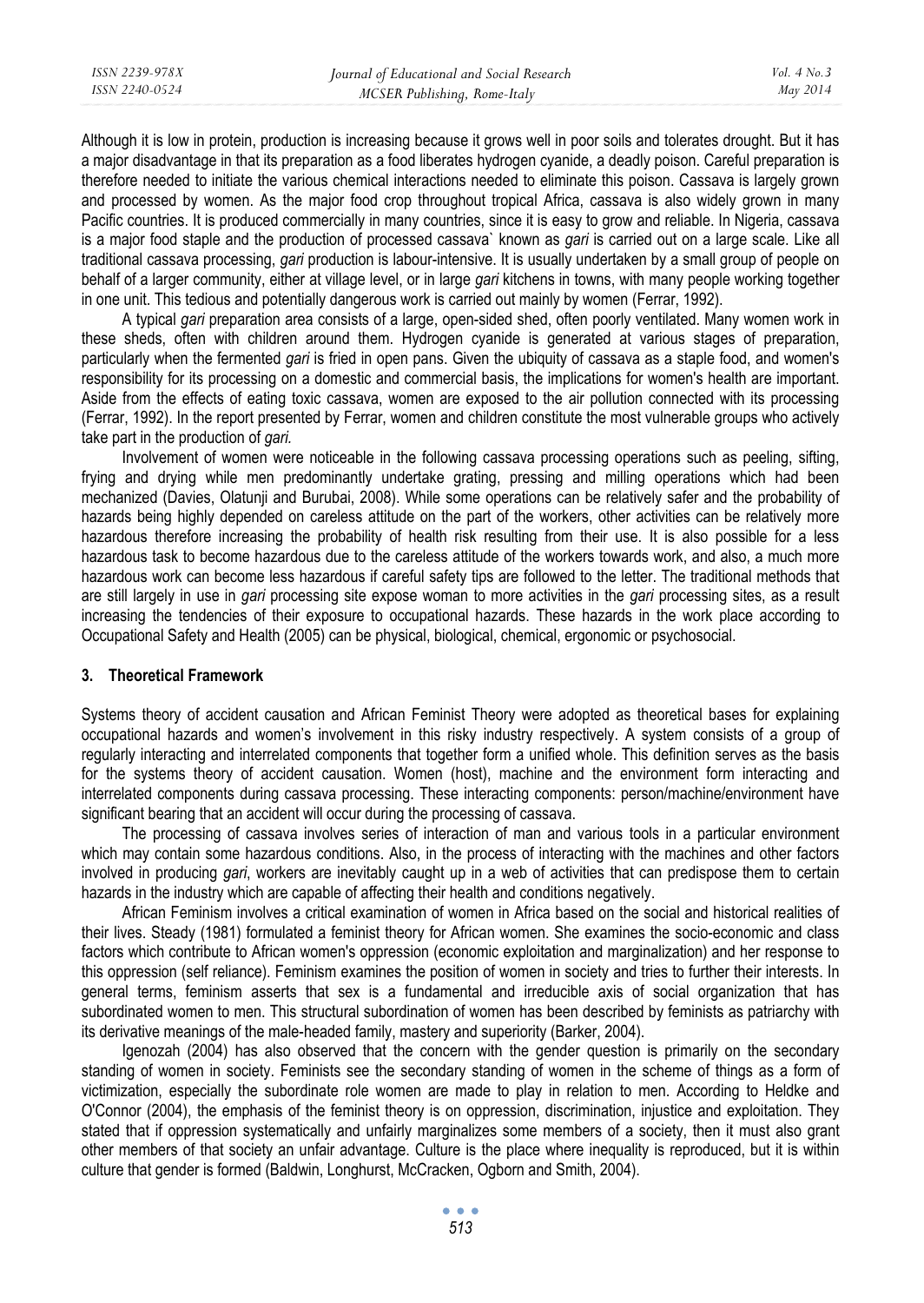| ISSN 2239-978X | Journal of Educational and Social Research | Vol. 4 No.3 |
|----------------|--------------------------------------------|-------------|
| ISSN 2240-0524 | MCSER Publishing, Rome-Italy               | May 2014    |
|                |                                            |             |

The increasing involvement of women in agro-processing industries cannot be divorced entirely from the patriarchal structures that have deprived women of certain valuable resources such as land. This lack of access to land combined with limited education for women has resulted in limited opportunity structures for women to assert themselves in the formal sector that has been dominated by male since time immemorial. Also, this situation reflects the position of women to stay and work close to their homes because the culture has placed them in an almost exclusive private realm with their major function of looking after the home and children.

Having being disadvantaged culturally due to patriarchal norms and also lacking the requisite education and skills for asserting themselves in the formal sector, women have channel their energies to other areas for the purpose of making ends meet and elevating themselves above the threshold of poverty. The search for this new purpose explains their dominance in *gari* processing industry where the traditional method of processing *gari* is still in use.

Technological improvement in *gari* processing industry still reflects the patriarchal culture where most of the machines designed to make work easier at the processing sites were designed without the women (who constitute the largest percentage of the work force) in mind. This lends credence to why most of the machines used in *gari* processing industries are operated by men and also goes to show the difficulty often experienced in trying to make people adopt a new technology that will enhance easy and effective *gari* processing. This position reflect a gender-blind policy that has failed to incorporate and integrate the end users into the design of most machines, hence the dominance of the traditional method of cassava processing in most parts of the country.

## **4. Methodology**

The study adopted a cross-sectional qualitative research design because data were collected from participants at just one point in time using in-depth interviews (IDIs), key informant interviews (KIIs) and observation. The study focused on females' involvement in *gari* processing. This design was chosen because it required the respondents to describe the various stages involved in the course of processing cassava into *gari*. This provided a platform for assessing the safety of the various stages through observation of the workers at work. This method allows understanding of the phenomenon of occupational hazards from the participants' viewpoint.

Data were collected from forty six respondents. A total of 41 IDIs were conducted in the processing site. This comprises 15 interviewees from the peeling stage, 9 interviewees from the washing/grating stage and 17 interviewees from the frying stage. The data generated during the in-depth interviews were complemented with the data generated from 5 key informants. These key informants were women who had vast knowledge in the processing of gari and are currently supplying the market in large quantities. During the field exercise, sampling stopped at saturation point when additional sampling did not add any new insight to the data already gathered. Participation of the respondents in the study was voluntary and informed consent was given before the collection of data. Also, participant had the right to withdraw from the study at any point in time and the anonymity of the respondents was guaranteed throughout the research endeavour. The field notes and recorded information collected were analysed using content analysis.

#### **5. Results**

Table 1 below gives some selected demographic characteristics of the respondents. The age characteristics of the respondents from the processing site shows that 26.1% of the respondents were between ages (16-21), 19.6% of the participants were between the age range of (22-27). Also, 17.4% and 15.2% of the participants were between the age range of 28-33 and 34-39 respectively, while the remaining 21.7% of the participants were above 40 years of age. This shows that women from various age categories were involved in traditional *gari* processing.

Observation during the fieldwork was in support of women domination in gari processing. This also supports the view of Adebayo and Sangosina (2005) that women dominate gari production process. Marital status indicates that the majority of the participants (45.7%) were married and 34.8% and 19.6% of the people that took part in the study were single and widowed respectively. Also, low educational qualification was discovered to be a major characteristic of the women in *gari* processing industry with half of the participants (50.0%) without any formal education, while 39.1% and 10.9% of the participants had primary and secondary school certificate as their highest educational qualification. This can also be linked to the partriarcal nature of the society in which women are seen as care givers and who need little or no form of education. It is generally believed that little or no education is needed in the processing of gari. It is important to stress that getting quality education is out of reach of the women who are working for self subsistence. The low level of education can have significant implications for the adoption of advanced technology in *gari* processing as argued by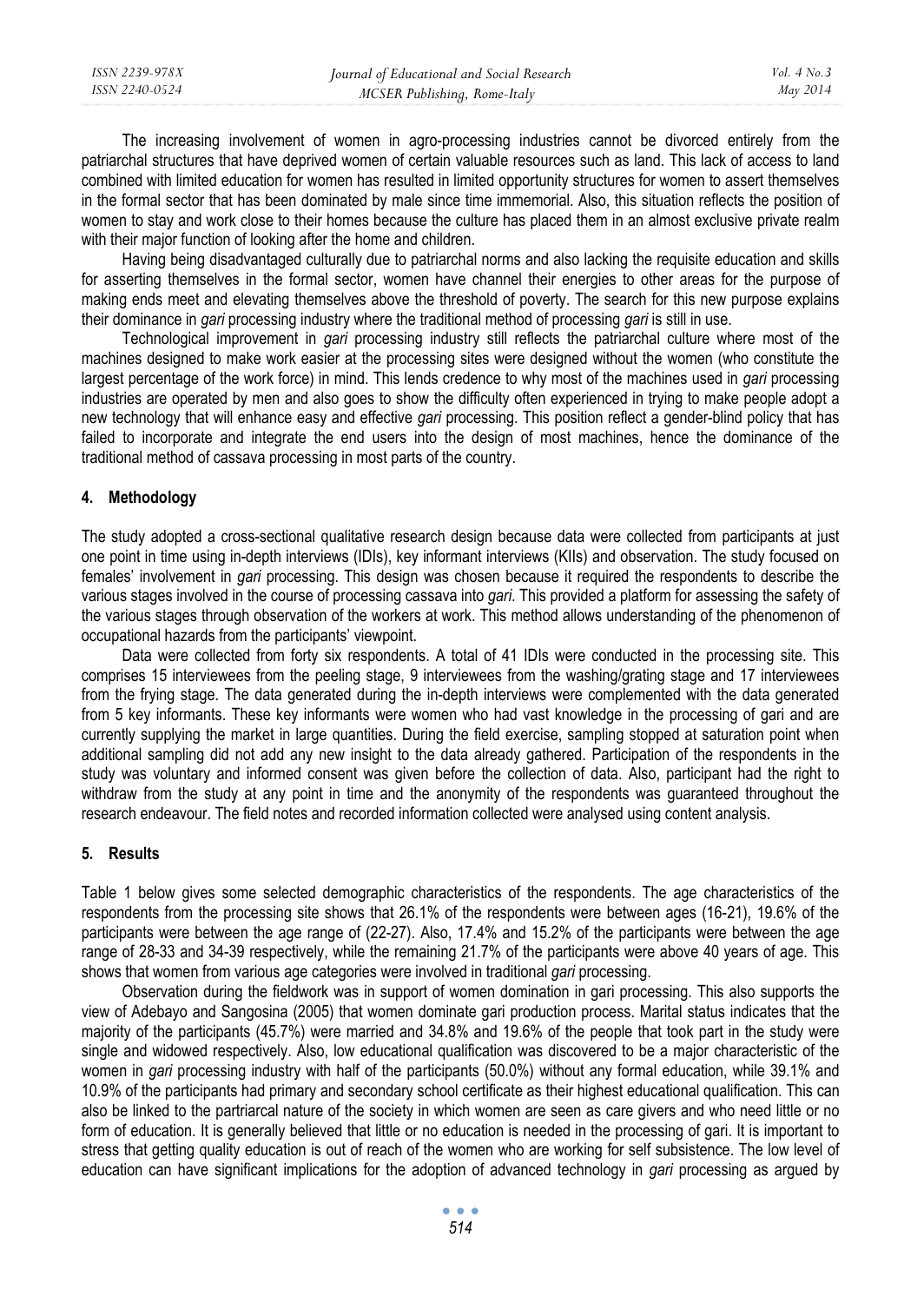Bello, Ejembi, Allu and Anzaku (2013).

Also, 32.6% of the participants were involved in cassava peeling, 19.6% of the participants took part in washing/grating, while 37.0% of the participants took part in the frying section. Only 10.9% of the participants were *gari* businesswomen who produced *gari* in large quantity for the market. They were included as key informants because of the vast knowledge they possess.

**Table 1:** Demographic characteristics of respondents

| Variable                                                                              | Frequency                                  | Percentage                                    |
|---------------------------------------------------------------------------------------|--------------------------------------------|-----------------------------------------------|
| Age<br>16-21<br>$22 - 27$<br>28-33<br>34-39<br>40 and above<br>Total                  | 12<br>9<br>8<br>$\overline{7}$<br>10<br>46 | 26.1<br>19.6<br>17.4<br>15.2<br>21.7<br>100.0 |
| Sex<br>Female                                                                         | 46                                         | 100.0                                         |
| <b>Marital status</b><br>Single<br>Married<br>Widowed<br>Total                        | 16<br>21<br>9<br>46                        | 34.8<br>45.7<br>19.6<br>100.0                 |
| <b>Educational Qualification</b><br>No formal school<br>Primary<br>Secondary<br>Total | 23<br>18<br>5<br>46                        | 50.0<br>39.1<br>10.9<br>100.0                 |
| <b>Processing Stage</b><br>Peeling<br>Washing/Grating<br>Frying<br>others<br>Total    | 15<br>9<br>17<br>5<br>46                   | 32.6<br>19.6<br>37.0<br>10.9<br>100.0         |

The results also revealed that women work in hazard-prone environment where cassava is processed into *gari*. These hazards are largely ergonomic in nature because they are part of the work design process in the traditional method of *gari* production that is use in the study site. The study also found the working conditions to be hazardous in nature and also some of the accidents that occur during *gari* processing were caused by faulty attitude to work on the part of the worker. Musculoskeletal disorders were found to be the dominant health issues across all the processing stages. This was largely due to the nature of the work in the processing site that put enormous strain on the muscle and skeletal system of the worker.

Physical hazards such as knife cuts and exposure to sunlight were reported at the stage of cassava peeling where the skill and experience of the worker presents the best way of avoiding knife cuts. The conditions in the washing/grating section present daunting situations that expose the workers to both physical and ergonomic hazards. Manual effort was needed to perform most of the tasks required at this stage of processing. This in turn puts the body under serious strain and pain around the waist, shoulder and thigh which were the most recurring health issues with fatigue often experienced after work.

# **6. Discussion**

The principal aim of this study is to examine the occupational hazards faced by women at three stages of *gari* processing (peeling, washing/grating and frying) and the implications of these hazards on their health and well being. The study found plausible support for the dominance of women in the processing of *gari* which is in conformity with the findings of (Ferrar, 1991; Amali, 2006 and Adegeye, Omonoma and Awoyemi, 1999)*.* The study found that *gari* processing industry is a systemic arrangement of different interacting and interrelated components of which women constitute a part. This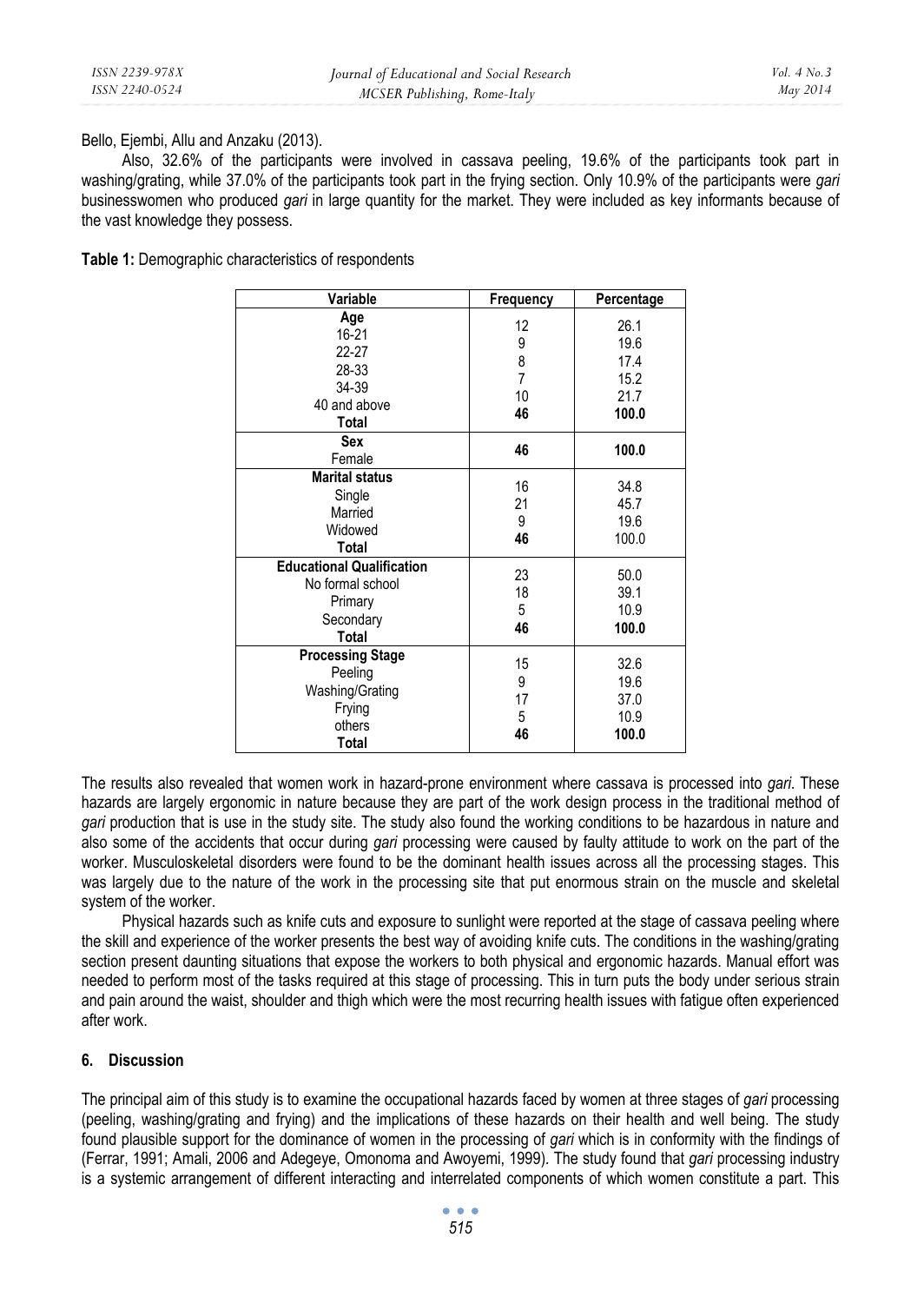interaction causes human to work in hazardous conditions inherent in the work place and workers sometimes create these hazardous conditions through their actions. Women's dominance in agro-based processing industries such as *gari* processing reflects the patriarchal culture that has relegated them from the public. The analysis of the consequences of the public-private distinction underlying the institution of the family in modern societies revealed a factor that proved most startling for feminists: women's relegation to the private sphere of family, motherhood, marriage left the relations of knowledge to power and power to knowledge mostly in the hands of public men. And so did women's participation in the dual labour market of patriarchal capitalism that typically relegated women into secondary labour sectors of low wages, fewer fringe benefits, and fewer skill development programs such as traditional cassava processing industries.

The study also reveals an implementation of gender-blind policy towards the development of machines used in the processing of *gari*. This is regrettably sad because the people (women), who constitute the dominant labour force across different stages in the industry, have been neglected in the design process. This also lends credence to the domination of men at the realm of knowledge production, research methods and methodology.

#### *6.1 Hazards in cassava peeling*

The lack of uniformity in the sizes and shapes of the cassava has made the development of mechanized peelers difficult. As a result, peeling of cassava is done manually through the use of clean and sharp knives to remove the back to reveal the fine tuber. Women and children, mostly females were dominant in cassava peeling stage. Cassava peeling takes place in an open space and the majority of the workers are always at the mercy of the weather. Workers at this stage of processing also adopted different sitting positions and some were seen standing (especially children) while performing this task.

A particular interviewee said:

*Peeling cassava is difficult because you have to hold different sizes and shapes of cassava with one hand and peeling it with the knife held on the other hand. This is why I always experience pain in my hand after the peeling exercise. Also, some cassava are very strong and their back very thick. This necessitates the expending of more energy while trying to remove the outer layer covering the fine tuber. (IDI/27 years/Female/ Peeling/Odogbo Cantonment/ July 2013)* 

Supporting the first interviewee, another worker made the following statement:

*Peeling is very hard to do because you will sit in a particular position for a very long time and this can cause you to experience some pain in some parts of the body especially at the back and waist… (IDI/21 years/Female/Peeling/Odogbo Cantonment/ July 2013)* 

A particular informant from the study site made the following statement about cassava peeling:

*…The process of peeling cassava is safe and adverse health issues can only arise if the workers are not careful in the course of performing their work. You control the knife yourself and you can only injure yourself if you are less careful because the knife is always very sharp and must therefore be used with utmost care. I sharpen my knife every month in order to make the peeling easy with little effort. I only experience some body pain when the cassavas are very big and require a lot of energy to hold them with the other hand. But sometimes to avoid this situation, I usually place one end of the cassava on the floor while peeling.* 

*(IDI/Female/26-year/Peeling/Odogbo Cantonment/ July2013)* 

Workers in the peeling section perceived the environment in which they work as relatively safe and free from hazardous conditions. This position was maintained by majority of the workers in this section despite the numerous hazards such as knife cuts, exposure to harsh weather conditions, slips and fall, pain in the arm and around the shoulder and lower back pain caused by sitting in a particular position for a very long period. All these are serious health issues occasioned by the nature of the work they do. For the majority of the workers in this section, injuries such as knife cuts and slips and fall are caused by carelessness on the part of the workers. Also, itching was reported among some workers and this was caused by the cyanide present in the cassava when it comes into direct contact with the skin. The majority of the workers have experienced itching at one point or the other while working at this stage of cassava processing.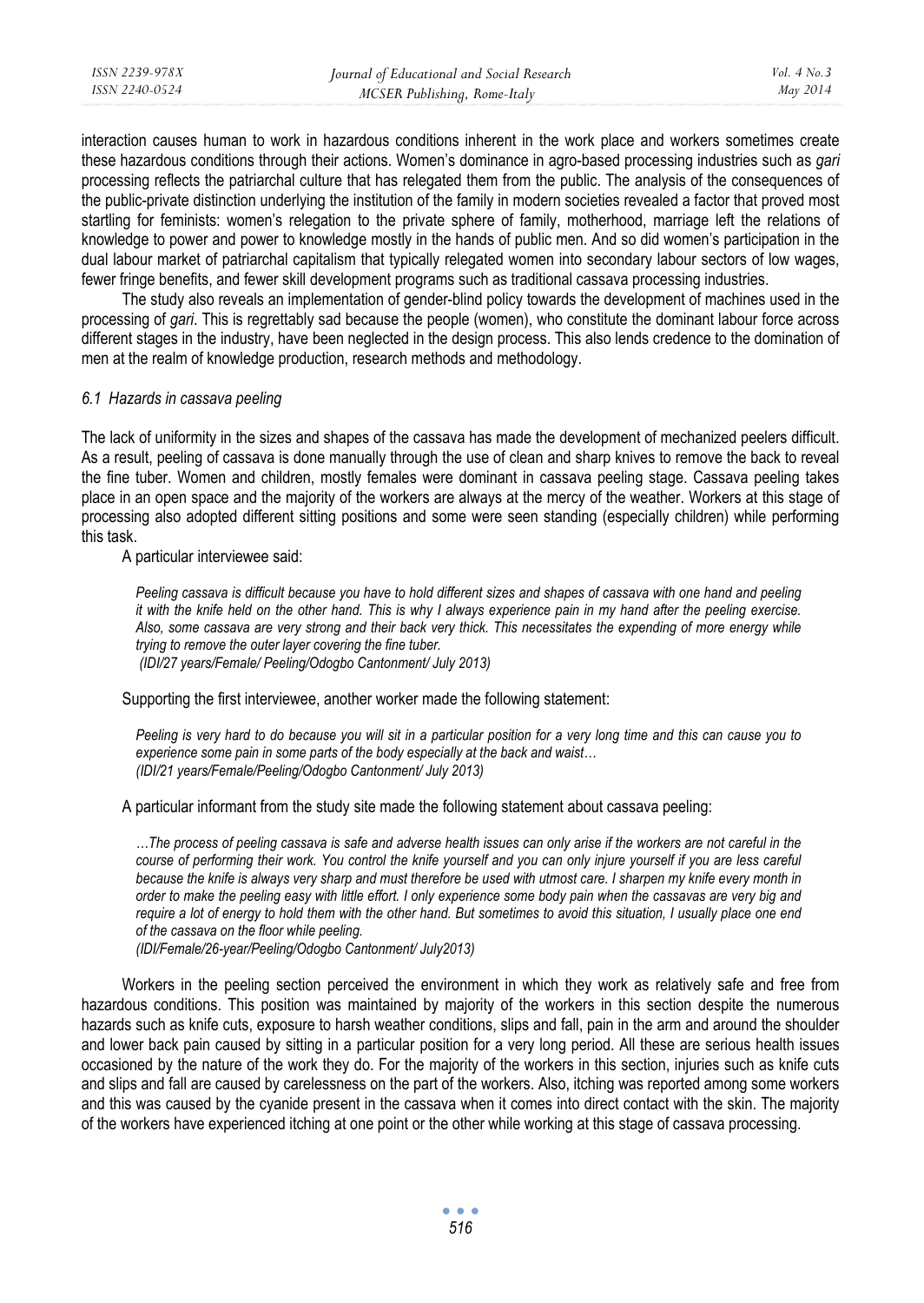### *6.2 Hazards at cassava washing stage*

Washing of the peeled cassava and grating take place around the same place in the wet section of the industry. Cassava washing is carried out by putting the peeled cassava into a wide container with water and the worker will continually used either one or both legs to march the cassava against themselves in the container until they become clean. This manual process requires great energy and strength on the part of the worker. Also, the worker bends frequently to park the cassava into a container for the purpose of transferring them into the container used for washing and she bends down while removing the washed cassava from the container. Lower back pain is a major health issue experienced by workers at this stage. Pain around the shoulder and thigh are also common health issues faced at this stage.

Commenting of some of the issues encountered, a particular worker said:

*The work we do here is a little bit difficult because it requires moving cassava from one point to the other and bending*  down regularly causes pain at the waist. The nature of the washing process is also energy sapping and puts a lot of *strain on some body part such as the thigh. (IDI/female/37 years/frying/March 2013, Odogbo cantonment)* 

## *6.3 Hazards at the Cassava grating stage*

Women also dominated in the grating section of processing cassava into *gari*. Three set of workers were involved in this section. They are: those who park the washed cassava into the grating engine; those who move the grated cassava mash from the engine after grating and those that apply pressure to the cassava in the engine to make it grate faster. The conditions in this stage of cassava processing are risky and laden with many hazards that can affect the health of the worker.

Acknowledging the danger inherent in this processing stage, one *gari* business woman maintained that:

*We do not allow children to work in this section and we advised mothers to educate their children and wards on the dangers involved while working in this section. First, they must avoid walking with smooth slippers because the floor is*  usually very slippery and with water everywhere on the floor it becomes very risky. Also, the engine belt is another *danger spot that must be avoided. This moving belt can cause serious injuries if the worker comes into direct contact with it. It is usually unguarded and capable of stripping the person naked and can leave the worker unconscious with lots of injuries all over the person's body. We have had cases in the past where the victim was admitted after the incidence.* 

*(KII/female/30 yrs/March, 2013/Odogbo cantonment)* 

#### Another gari business woman said that:

*….Another danger during cassava grating usually happens when the grater is getting weak and not as sharp as it used to be. When this happens, it requires some form of pressure on the part of the operator to enable it to grate faster. New graters are always sharp and require no pressure to grate faster. The older the grater, the smoother the gari mash that is produced and this will favour the owners of grating mills because more customers are assured. Because an old grater will not grate faster, there is always a need for pressure to be applied. Applying pressure to the cassava in the engine while it is working is a very risky task especially when it is done with the bare hand. This has caused serious injury when the operator touches the grating drum by mistake while the engine is running. (KII/female/41yrs/March 2013/Odogbo cantonment/2013)* 

To minimize the injury that can result from putting pressure on the grater to grate faster, the use of plank was recommended by the owner of grating mill as this would go a long way in preventing the operator's hand from coming into contact with the working engine.

Complementing what was said above, a particular woman working in this section said:

*…the floor around the grating section is usually slippery as a result of water from the different activities that take place there. This explains the numerous cases of slips and fall witnessed by workers in this section. Working in this stage requires a lot of bending and lifting that put a lot of strain on the lower part of the body. To the person parking the cassava into the engine and the worker parking the grated cassava mash from the engine, waist pain is a common health issue with them. Also, the person parking the grated cassava mash from the engine needs to be very careful and*  should resist the temptation of using his/her hand to park the grated cassava mash from underneath the grater while *the engine is still running. This is very dangerous and has resulted in numerous injuries to hand and fingers of workers*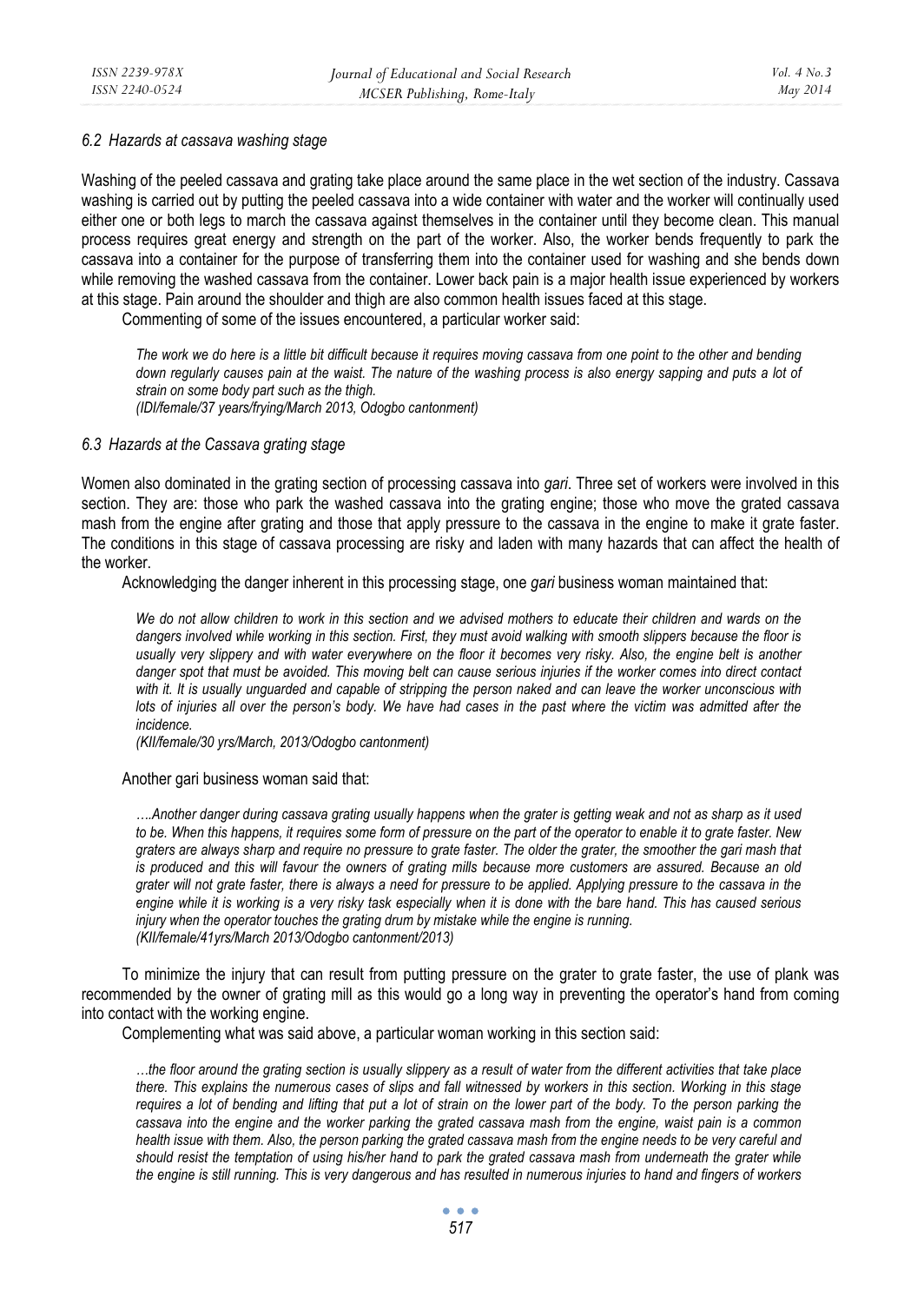*Vol. 4 No.3 May 2014* 

*in this section. (IDI/female/48yrs/grating/march 2013/Odogbo cantonment)* 

#### *6.4 Hazards at Gari frying stage*

Women dominated in the gari frying stage, although few boys were seen around the section but they merely assist the female. The frying section, which was the last stage at which occupational hazards was investigated, takes place in traditional frying shed built by those who are into the business of *gari* production for the purpose of protecting their workers from rain and sunlight. In the shed, there are various oven made from clay sand. The oven is designed in such a way that the *agbada* (cast-iron pot used for roasting the sieved flour to produce *gari*) will fit well to prevent it from shaking while the frying process is going on. A hand full of male workers were also seen working in certain areas such as sieving (filtering) the ungrated cassava fibrous materials from the cassava flour before frying the fine flour to produce *gari.* These males were ignored because they were not part of the focus of the study.

The tools needed to accomplish the task of *gari* frying are: cast iron pot (*agbada*) and scapula-shaped calabash popularly called *igbako*. The *agbada* is heated with fire from the oven and the *igbako* is used for stirring the *gari* to avoid burning. Almost all the workers interviewed perceived the job as tedious, stressful and the circumstances as unhygienic and harmful to their health and well being. The negative perceptions held by these women about their conditions of work did not deter them from taking part in the frying section. The traditional *gari* frying shed is depicted in the diagram below:

**Picture 1:** Women frying gari



The picture above depicts the *gari* frying process. From the picture above, it is evident that the workers sit close to the oven which usually becomes hot and unbearable for the worker after some time. Also, the calabash (*Igbako*) used for stirring the *gari* in the pot is small and that exposes the fingers and the hand to intense heat emanating from the roasting cast iron pot commonly known as *agbada*. The long sewn bag (*ashasha*) tied in front of the oven was meant to barricade air from blowing towards the workers thereby reducing the smoke which is one of the most disturbing issues to workers in the *gari* frying stage. This processing stage is dominated by women with men only functioning minimally, sometimes just assisting the female processors in other tasks within the frying shed.

Speaking on the danger involved in working at the *gari* frying stage, one of the key informants that has worked at the frying stage but currently into the business of *gari* production for profit maintained:

*…..I had to stop frying gari and move to the grating and peeling section then because of the pain I often felt in my eyes during and after the whole frying exercise. Except you have never worked in this section, issues of swollen and eye irritation are common. (KII/female/45yrs/March 2013/odogbo cantonment).* 

Another informant emphasizing the danger inherent in *gari* frying said:

*Sometimes, it is difficult for you to get people to fry gari for you. This is because of the increasing awareness of the various health issues that have come to be associated with it. This is one of the reasons responsible for the growing*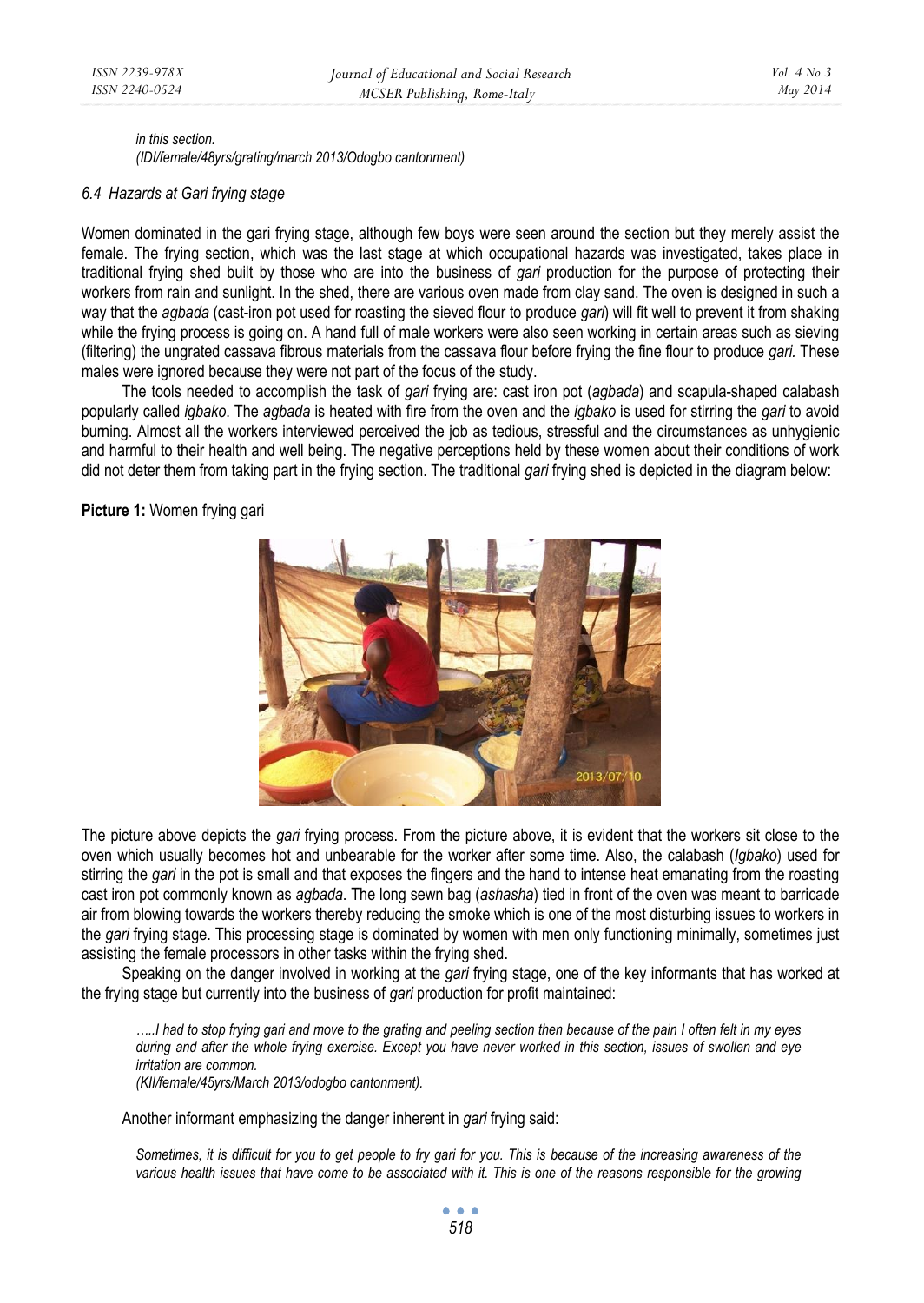*involvement of old people in this area which was not the case in the past. (KII/female/51 years/March 2013/Odogbo Cantonment)* 

Presenting another dimension of the situation under which *gari* frying takes place, a female worker in this section said:

*I have witnessed the collapse of some sheds while workers were working underneath them. I have also experienced some collapse shed during mild as well as heavy rainfall. You can imagine the experience when these sheds give in*  with people working underneath them. Although there has not been any case of death recorded that I know of, but the *situation has produced some devastating results when it happened. This goes to show that workers in the frying section work under dangerous and uncertain conditions because even the shed that is meant to shelter them from rain and sunlight also constitutes a threat to their lives and well being. (IDI/Female/37 years/frying/Odogbo cantonment/March, 2013)* 

Making a statement as regards workers' condition during *gari* frying, another respondent said:

*It is very obvious that women and children (especially girls) are the most active categories of workers in the frying section. As a result, they constitute the most vulnerable group in the gari frying section. The risks they are exposed to include smoke effect, heat effect, working under weak shed that can give in at any time among others. Male workers are always very few in this section of gari processing. (Female IDI/18 yrs/Frying/Odogbo cantonment/March,2013)* 

The workers in the frying section also acknowledged the danger in their places of work, but most of them attributed safety to God and not man. Excerpts from some of the responses gathered were presented below.

A 30 year old woman averred:

*I am used to working under this situation and I don't think the shed will collapse when I am working under it. She attested to the dangerous situation in which she works by saying that: I know the situation is risky but it is only God that protects us all. Even when the shed collapse as we have experienced in the past, there was no death recorded…I think it is God that made that possible, not man.* 

*(Female IDI/30 yrs/Frying/Odogbo cantonment/March, 2013)* 

Also reiterating the point made by the 30 year old participant above, an elderly woman who also works in this section made the following statement:

*…only God saves and protect us from the danger in our workplace. Even when some of these old shed collapse, they often happen in the night when people are not underneath it and even when people are working under it, most of them ran out before the shed eventually collapse. Also when the shed collapse on them, there has never been a case of death but various degrees of injury have been observed, she said. That means it is God who protects people. (Female IDI/52 years/Frying/odogbo cantonment/March,2013)* 

Observation of these sheds during the fieldwork clearly shows that some of the sticks used for holding these sheds into positions are old and weak. This increases the chances of these sheds giving in under little pressure therefore putting the lives of those working underneath it at risk. The number of abandoned sheds as a result of collapse shows that this issue should be given serious attention in the study area where the numbers of abandoned sheds due to collapse was found to be high. This is because there is no substitute for human life and it is not a good thing for the health and life of human to be sacrificed on the altar of work.

Also, the long uncomfortable sitting position constitutes another worrisome dimension of the risk identified during *gari* frying. Almost all the respondents interviewed were aware of the danger in *gari* processing, and almost all of them have experienced one type of health issue associated with the nature of their work. Fatigues and body pain were common health issues reported across board while skin irritation and eye irritation were commonly faced by workers in the peeling and frying sections respectively. Ergonomic issues still constitute serious threat to the health and safety of workers during *gari* frying.

# **7. Conclusion**

This study examined the involvement of women in the processing of *gari* with special interest on the various hazardous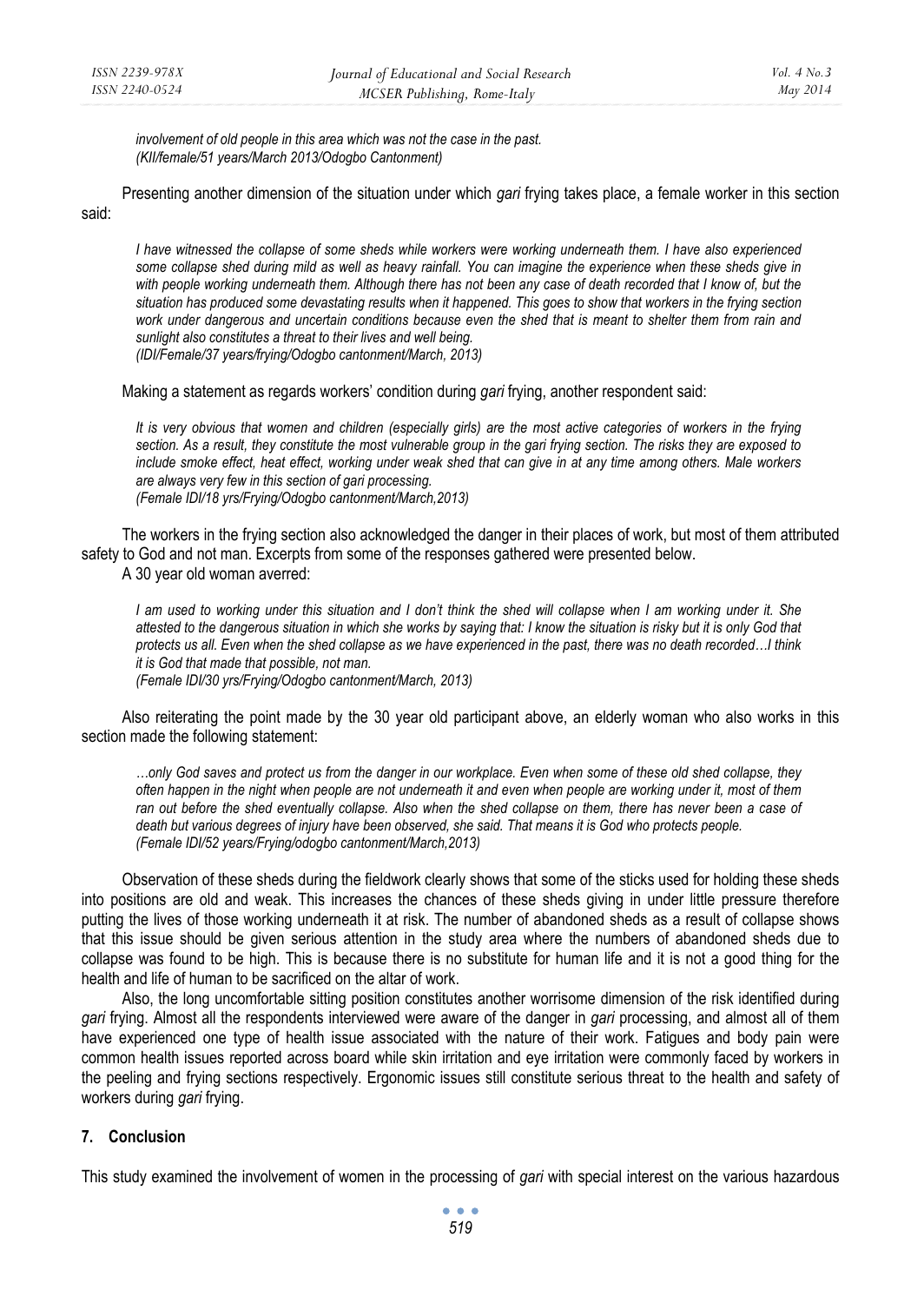conditions within which they function. Women's involvement in *gari* processing was investigated at the peeling, washing/grating and *gari* frying stages. The study concludes that involvement of women in *gari* processing reflects their disadvantaged position in the existing patriarchal structure in society. Their lack of access to land for farming and the cultural norms that prescribe their involvement in the private realm coupled with the lack of requisite skills for asserting themselves in other well-rewarding occupation are some of the reasons that necessitated their involvement in *gari* processing industries. The interaction between women, machine and the environment create certain conditions that have negative consequences on their health during *gari* processing.

The study also confirms the position of many scholars that women are mostly involved in *gari* processing and other agro-based products. Physical hazards especially those of ergonomic origin were found to dominate across the processing stages where occupational hazards were investigated. Musculoskeletal disorders were the major health issues faced by women in *gari* processing industry. These are injuries that affect the body muscles, tendons, ligaments and nerves with lower back and shoulder pain as the most acknowledged and recurring health issues experienced by workers in almost all the stages where occupational hazards were investigated. The skeletal and the muscles systems are the most threatened parts of the human body during cassava processing. The frying stage was found to be the most dangerous and therefore workers at this stage of *garri* processing are subject for intervention.

The wearing of protective clothing will go a long way in reducing the level of exposure of workers to cyanide at the various cassava processing stages. Since it was reported that skin irritation is a major health issue associated with cyanide exposure, the wearing of protective clothing will significantly reduce the level of exposure thereby reducing the various health issues associated with such exposure.

Conducting enlightenment programmes at regular intervals which will sensitize women on the dangers inherent in their work, the best ways of avoiding these dangers and reducing the accidents will be steps in the right direction by health and safety managers. This will reduce, to a greater extent, the careless attitudes of workers towards their work as well as equip them with reasonable amount of knowledge on the safest ways of working in hazard-prone environments like the *gari* processing industries.

Since improper work design constitutes the major causes of the various accidents and hazards that negatively affected the workers' health, redesigning the work environment for the purpose of making sure that the human body fit into the work process will be the surest way of reducing these hazards faced by women in *gari* processing industry. This will reduce the musculoskeletal disorders that constitute the most recurring health issues faced by workers in these industries. For this to be successful, most of the modern *gari* processing technologies should be introduced and women should be borne in mind when designing these new machines. It is pertinent to therefore assert that women, though in subordinated position, are indeed indispensable because they have made significant contributions to the processing of agro-based products despite the discrimination, subjugation and cultural constraints suffered by them.

#### **References**

- Adebayo, K and Sangosina, M. A. (2005). Processors' perception of the effectiveness of some cassava processing innovations in ogun state, Nigeria. A paper presented at the Farm Management Association of Nigeria.
- Adegeye A. J, Omonona, B. T and Awoyemi, T.T (1999). Issues and options in expanding the cassava industry (production, processing and marketing) in Nigeria prepared for FADU, LFN and NIRADO. Department of Agricultural Economics University of Ibadan, Ibadan, Nigeria
- Ajayi S. (1995): Gender roles in subsistence crop production in Kwara State, `Nigeria. *Agrosearch vol. 1, No.2 Pp 145-151*
- Amali, E. (2006). 'Marginal Groups in the Democratization of Development'. *Demoracy and development in Nigeria vol. 3* (Social Issues and External Relations) Lagos; Concept Publication
- Baldwin, E., Longhurst, B., McCracken, S., Ogborn, M., and Smith, G. (2004). *Introducing Cultural Studies.* Pearson Education Ltd., England.
- Barker, C. (2004). *The Sage DictionQlY of Cultural Studies.* London: Sage Publication Ltd., UK.
- Bello, M, Ejembi, E.P, Allu, E and Anzaku, T.A.K. (2013). Rural Women Processing Cassava in Doma Local Government Area of Central Nigeria Deserve Technical Assistance.*Research on Humanities and Social Sciences vol. 3 No.10, 2013*
- Corinna, H and Ruel, M.T. (2006). Understanding the links between Agriculture and Health. Published by International Food Policy Research Institute, Brief 1 of 16. *In*: Ajani, O.I.Y., and Ugwu, P.C. 2008. Impact of Adverse health on Agricultural Productivity of Farmers in Kainji Basin North Central Nigeria Using a Stochastic Production Frontier Approach. Trends in Agricultural Economics (1) Iss. 1:1-7.
- Davies, R.M, Olatunji, M.O and Burubai, W. (2008). Mechanization of Cassava Processing in Iwo local Government Area of Osun State, Nigeria. World Journal of Agricultural Science 4(3): 341-345.
- Heldke, L. and 0' Connor, P. (2004). *Oppression, Privilege, and Resistance: Theoretical Perspectives 0/1 Racism, Sexism, and Heterosexism.* McGraw- Hill Companies, Inc.